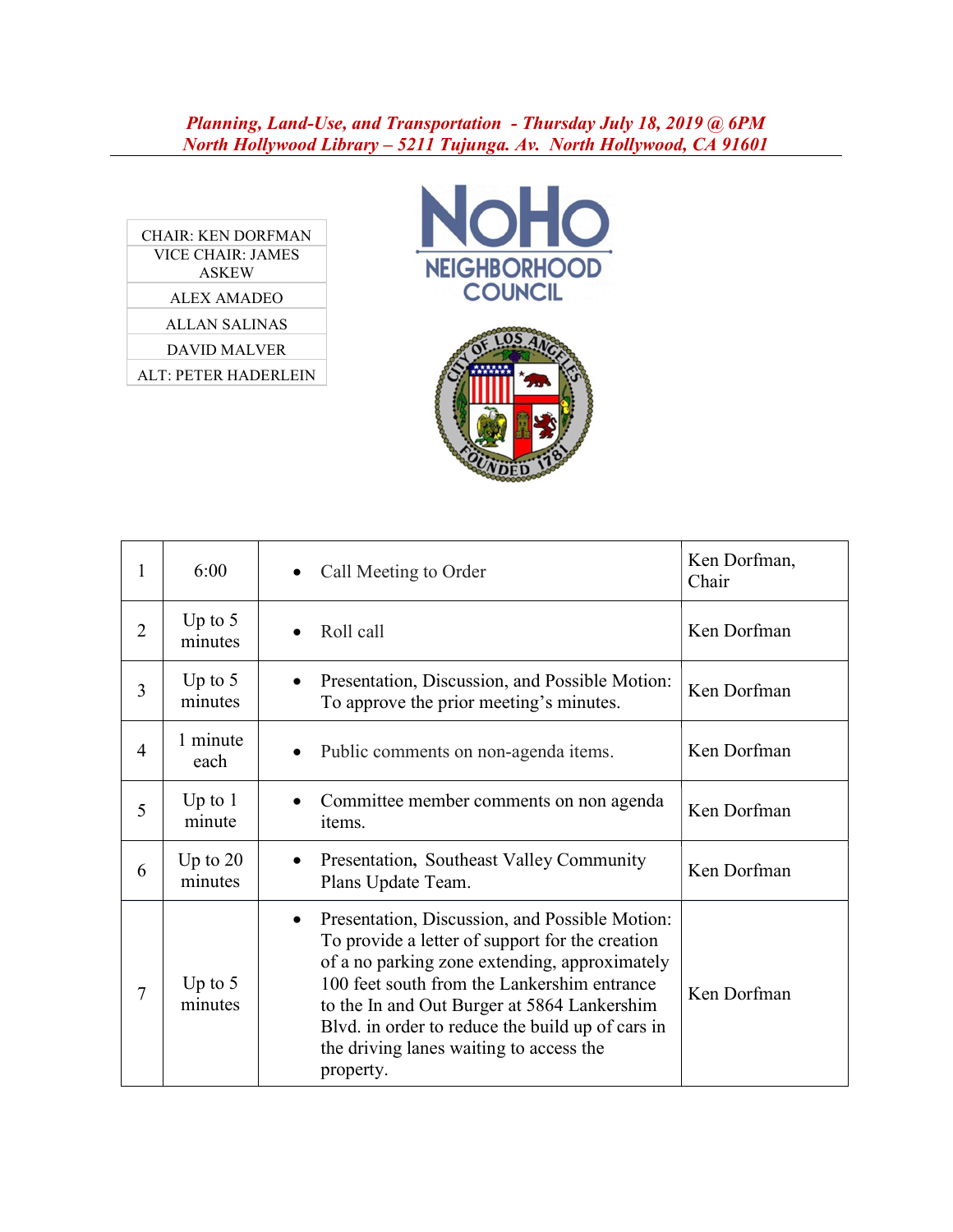| 8  | Up to $5$<br>minutes  | Presentation, Discussion, and Possible Action:<br>to write a letter to Councilman Paul Krekorian<br>and the Bureau of Street Services to highly<br>recommend the south side of Magnolia<br>between Lankershim and Vineland (from<br>Lankershim to Blakeslee) Rideshare DROP-<br>OFF/PICKUP only on Friday and Saturday<br>nights between 10:00pm to 2:00am.<br>This is very dangerous during these hours for<br>not only pedestrian traffic, but also for street<br>traffic including automobiles, bicycles, and<br>scooters. Magnolia has one travel lane<br>eastbound; however with all the new<br>restaurants and bars, rideshares are stopping<br>traffic, encouraging cars behind them to drive<br>in unsafe manners (including into oncoming<br>traffic) to get around these stopped vehicles. | Ken Dorfman<br><b>OR</b><br>Paul Storiale |
|----|-----------------------|------------------------------------------------------------------------------------------------------------------------------------------------------------------------------------------------------------------------------------------------------------------------------------------------------------------------------------------------------------------------------------------------------------------------------------------------------------------------------------------------------------------------------------------------------------------------------------------------------------------------------------------------------------------------------------------------------------------------------------------------------------------------------------------------------|-------------------------------------------|
| 9  | Up to $10$<br>minutes | Presentation, Discussion, and Possible Motion:<br>To provide a letter of support to Lil Tony's for<br>a conditional use permit for the sale of alcohol<br>in the area of a planned expansion.                                                                                                                                                                                                                                                                                                                                                                                                                                                                                                                                                                                                        | Robert Amond                              |
| 10 | Up to $10$<br>minutes | Presentation, Discussion, and Possible Motion:<br>$\bullet$<br>To provide a letter of support for a conditional<br>use permit for the sale of on site beer and wine<br>for MOD Super Fast Pizza to process a Plan<br>Approval Application for Beer and Wine Sales<br>through the City of LA Planning Dept.                                                                                                                                                                                                                                                                                                                                                                                                                                                                                           | <b>Steve Rawlings</b>                     |
| 11 | Up to $10$<br>minutes | Presentation, Discussion, and Possible Motion:<br>To provide a letter of support for, The Stand<br>which is proposing Master Plan Approval to<br>allow the sale and dispensing of beer and wine<br>for on-site consumption in the NoHo West<br>Project, in conjunction with a proposed 3,289sf<br>restaurant with 86 indoor seats and a 538sf<br>patio area with 27 outdoor seats, hours of<br>operation are from 8:00am-11:00pm daily.                                                                                                                                                                                                                                                                                                                                                              | Sheryl Brady                              |
| 12 | Up to $10$<br>minutes | Presentation, Discussion, and Possible Motion:<br>$\bullet$<br>The PLUT committee recommends that NoHo<br>NC approve a CIS on Council File 19-0623<br>calling on the City of Los Angeles to adopt a<br>Vacancy Tax.                                                                                                                                                                                                                                                                                                                                                                                                                                                                                                                                                                                  | <b>James Askew</b>                        |